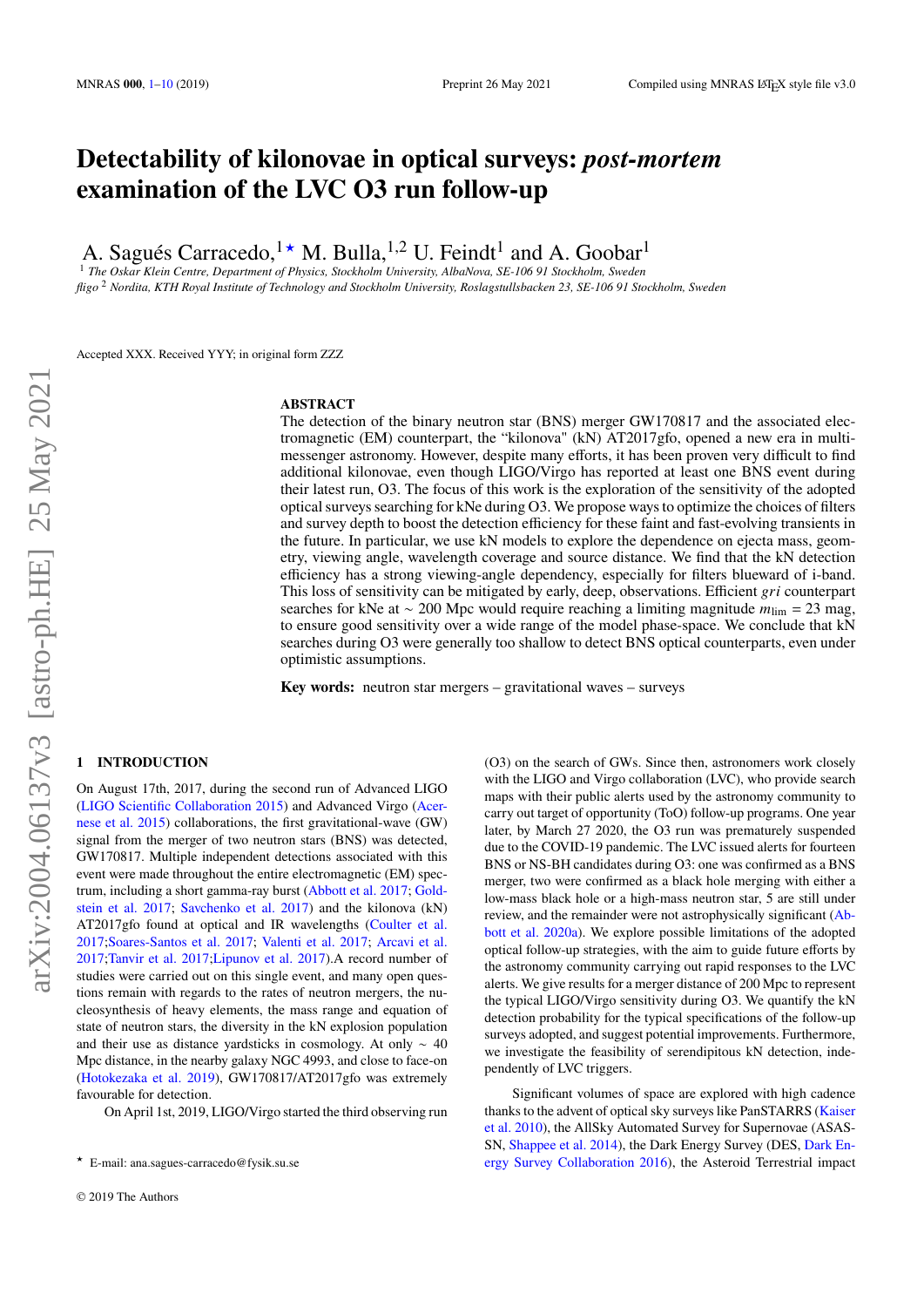Last Alert System (ATLAS, [Tonry et al.](#page-8-16) [2018\)](#page-8-16) or the Zwicky Transient Facility (ZTF, [Graham et al.](#page-8-17) [2019\)](#page-8-17) among others. These surveys have also been carrying out regular targeted observations searching for potential EM counterparts of GW alerts in the regions posted by the LVC during O3, whenever the weather and the observable region of the sky made it possible.

In this work, we combine theoretical kN models with survey simulation tools to explore the detection probability. We focus on optical wavelengths, making use of the ZTF  $gri$  filter system, at effective wavelengths 4814, 6422 and 7883 Å, as a representative set of photometric observations. While previous studies used either the observed lightcurve of AT2017gfo or spherically-symmetric kN models to investigate the kN detectability (e.g. [Scolnic et al.](#page-8-18) [2018;](#page-8-18) [Setzer et al.](#page-8-19) [2019;](#page-8-19) [Rosswog et al.](#page-8-20) [2017;](#page-8-20) [Andreoni et al.](#page-8-21) [2019;](#page-8-21) [DES](#page-8-22) [Collaboration](#page-8-22) [2020\)](#page-8-22), here we address this problem by generating 3D viewing-angle dependent kN models with the radiative transfer code possis [\(Bulla](#page-8-23) [2019\)](#page-8-23). In particular, we choose a *fiducial* model that best fits the photometric data of AT2017gfo as our bench mark, also when comparing other models.

In Section [2,](#page-1-0) we describe the properties of synthetic kN lightcurves from possis. In Section [3,](#page-1-1) we present the details of the observing strategies explored, along with the distribution of transients generated and the detection criterion considered. Section [4](#page-3-0) focuses on the detection probabilities for the LVC alerts in O3. In Section [5,](#page-4-0) we describe the population of synthetic kNe selected under various scenarios. Section  $6$  considers attainable constraints on kN rates from serendipitous searches, unrelated to LVC alerts. Finally in Section [7,](#page-6-0) we discuss and summarize the results.

## <span id="page-1-0"></span>**2 KILONOVA MODELS**

We consider kN models synthesized using the Monte Carlo radiative transfer code possis [\(Bulla et al.](#page-8-24) [2015;](#page-8-24) [Bulla](#page-8-23) [2019\)](#page-8-23). Assuming homologous expansion and analytic functions for the wavelength- and time-dependence of the opacity, possis performs time-dependent radiative transfers simulations for multi-dimensional models. Timedependent spectral energy distributions (SEDs) are computed for different viewing angles and used to construct multi-band lightcurves.

Compared to the version of possis in [Bulla](#page-8-23) [\(2019\)](#page-8-23), here we use an improved version, where the temperature is no longer parameterized and uniform throughout the ejecta, but estimated selfconsistently from the mean intensity of the radiation field at each time and in each zone. Furthermore, we adopt thermalization efficiencies  $\epsilon_{\text{th}}$  from [Barnes et al.](#page-8-25) [\(2016\)](#page-8-25) rather than assuming  $\epsilon_{\text{th}} = 0.5$ as in [Bulla](#page-8-23) [\(2019\)](#page-8-23). For more information about the code, we refer the reader to [Bulla](#page-8-23) [\(2019\)](#page-8-23).

A two-dimensional geometry tailored to BNS mergers is used, comprising two ejecta components as in [Bulla](#page-8-23) [\(2019\)](#page-8-23): a lanthanide-rich component distributed within an angle  $\pm \phi$  around the merger/equatorial plane, and a lanthanide-free component at higher latitudes (see fig. 1 in [Bulla](#page-8-23) [2019\)](#page-8-23). A density profile  $\propto v^{-3}$ , where  $\nu$  is the velocity, is adopted for both components between  $v_{\text{min}}$  = 0.025c (instead of  $v_{\text{min}}$  = 0 as in [Bulla](#page-8-23) [2019\)](#page-8-23) and  $v_{\text{max}} = 0.3c$  (where c is the speed of light). The three free model parameters explored in this work are:

- the total ejecta mass,  $m_{ei}$
- the half-opening angle,  $\phi$
- the viewing angle,  $Θ$

For  $m_{\text{ej}}$ , we consider 0.01 to 0.10  $M_{\odot}$  with a mass step of

0.01  $M_{\odot}$ , and compute half-opening angles,  $\phi$ , from 15 to 75° with steps of 15◦ . A total number of 50 simulations are generated, each comprising predictions for  $N_{\text{obs}} = 11$  viewing angles Θ from pole  $(\cos \Theta = 1)$  to equator  $(\cos \Theta = 0)$ . SEDs used in this work are made available at [https://github.com/mbulla/kilonova\\_models](https://github.com/mbulla/kilonova_models).

#### <span id="page-1-3"></span>**2.1 Synthetic lightcurves**

The  $ugrizyJH$  photometric data of AT2017gfo [\(Andreoni et al.](#page-8-26) [2017;](#page-8-26) [Arcavi et al.](#page-8-8) [2017;](#page-8-8) [Chornock et al.](#page-8-27) [2017;](#page-8-27) [Cowperthwaite et al.](#page-8-28) [2017;](#page-8-28) [Drout et al.](#page-8-29) [2017;](#page-8-29) [Evans et al.](#page-8-30) [2017;](#page-8-30) [Kasliwal et al.](#page-8-31) [2017;](#page-8-31) [Pian et al.](#page-8-32) [2017;](#page-8-32) [Smartt et al.](#page-8-33) [2017;](#page-8-33) [Tanvir et al.](#page-8-9) [2017;](#page-8-9) [Troja et al.](#page-8-34) [2017;](#page-8-34) [Utsumi et al.](#page-8-35) [2017;](#page-8-35) [Valenti et al.](#page-8-7) [2017\)](#page-8-7) can be reproduced by a *fiducial* model with  $m_{ei} = 0.06 M_{\odot}$  and  $\phi = 60^{\circ}$  for viewing angles close to polar, as shown in Fig. [1](#page-2-0) for the three filters of interest in this work,  $gri$ . The figure also shows that kNe are fastevolving transients with absolute peak magnitudes around -16 mag, i.e., relatively faint compared to many types of supernovae.

The absolute peak magnitudes as a function of ejecta mass ranges from -12.6 to -17.4 mag, with a decay rate for 3 days after peak  $(\Delta m_3)$  varying from 0.4 to 2.2 mag, depending on the inclination angle and the broadband filter used, as shown in Fig. [2.](#page-2-1) For the fiducial model ( $m_{\text{ej}} = 0.06 \text{ M}_{\odot}$  and  $\phi = 60^{\circ}$ ), the optical peak magnitudes vary from -13.8 to -16.1 mag, and  $\Delta m_3$  from 0.6 to 1.5 mag for different viewing angles.

Finally, Fig. [3](#page-2-2) shows the observed r-band magnitude as a function of redshift, corresponding to the range of absolute magnitudes at peak, emphasizing the faintness of kNe, and thus the limited redshift range that can be probed with small telescopes.

Brighter lightcurves result from larger  $m_{\text{ei}}$ , smaller  $\phi$ , and  $\Theta$ close to viewing angles towards the pole. The difference in brightness and shape of the synthetic kN lightcurves is less pronounced at redder wavelengths.  $\Delta m_3$  is higher for shorter wavelengths and smaller  $m_{\text{ej}}$ , being the difference small when varying  $\phi$ .

## <span id="page-1-1"></span>**3 SURVEY SIMULATIONS**

We perform survey simulations using  $s$ imsurvey<sup>[1](#page-1-2)</sup> [\(Feindt et al.](#page-8-36) [2019\)](#page-8-36), a python based simulation tool for astronomical surveys. simsurvey uses Monte Carlo methods to generate synthetic lightcurves of transients, e.g., supernovae or kNe. It uses a timeseries of SEDs for the transient model, from which the photometry is calculated for a given filter, including cosmological redshift. The input for the simulation is a survey schedule containing the information about cadence, field of view, pointings, filter choice, sky brightness and zero points of each exposure. simsurvey is a tool developed within the ZTF collaboration, and it has been used successfully for forecasting detection rates of supernovae [\(Feindt et al.](#page-8-36) [2019\)](#page-8-36).

Besides including the range of kN models with random orientations described above, we also account for dimming by dust in the interstellar medium of the host galaxy. We follow the procedure used to simulate host galaxy extinction in Type Ia supernovae, among the best studied cases in the nearby Universe [\(Amanullah](#page-8-37) [et al.](#page-8-37) [2015\)](#page-8-37). Thus, we adopt a total-to-selective extinction ratio,  $R_v = 2$  and a colour excess described by an exponential function (see e.g. [Stanishev et al.](#page-8-38) [2018\)](#page-8-38) with scale parameter  $\beta = 0.11$ , as well as Galactic extinction based on the Schlegel, Finkbeiner, Davis

<span id="page-1-2"></span><sup>1</sup> <https://github.com/ZwickyTransientFacility/simsurvey>

MNRAS **000**, [1](#page-0-0)[–10](#page-10-0) (2019)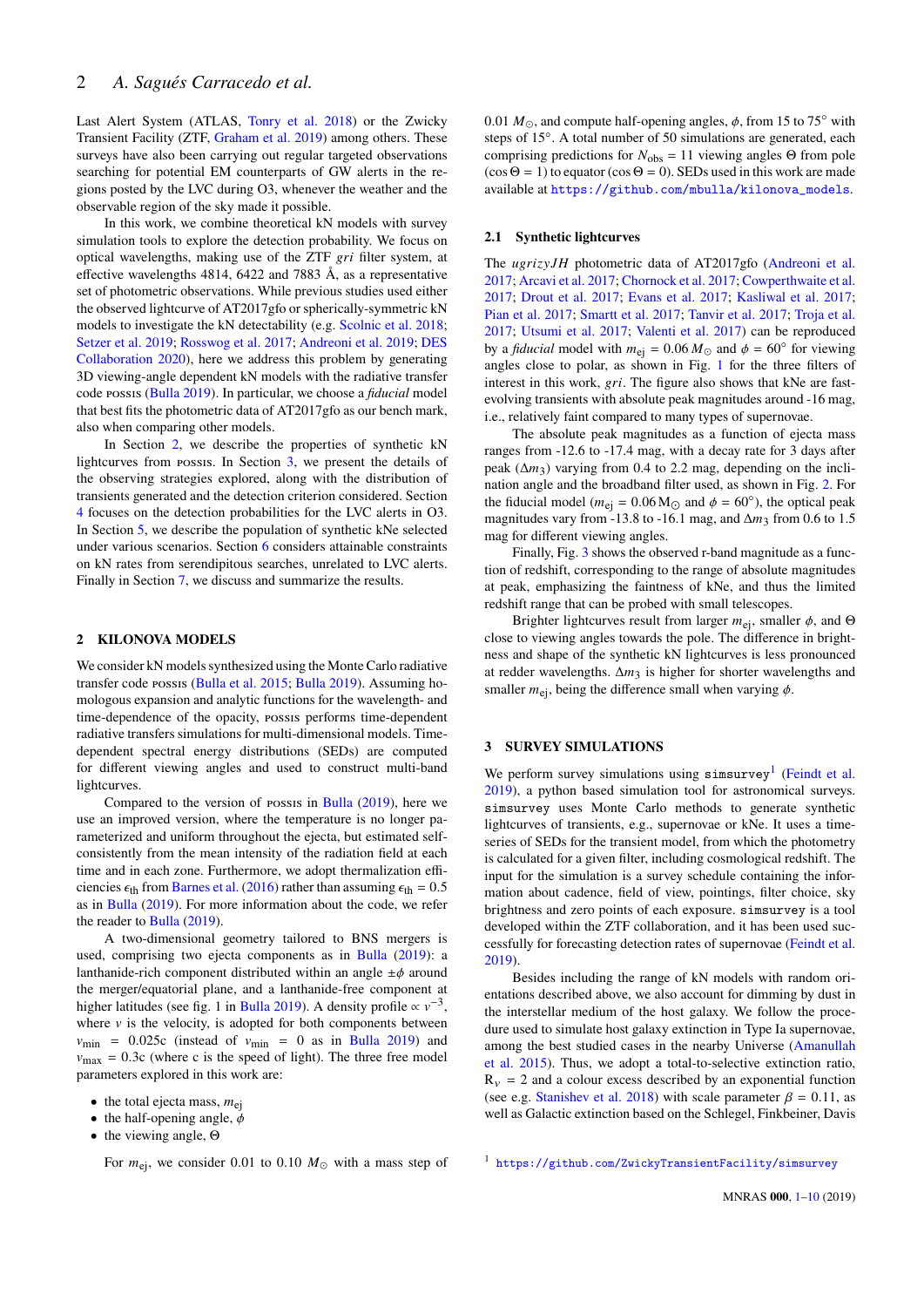

**Figure 1.** Lightcurve peak magnitudes and shapes allowing for variations in the free parameters of the models:  $m_{ej}$  from 0.01 to 0.10 M<sub>O</sub>,  $\phi$  from 15 to 75° and Θ from 0 to 90° (face-on and edge-on, respectively). The dashed blue line shows the best fit model (fiducial model) that corresponds to  $m_{ej} = 0.06 M_{\odot}$ and  $\phi = 60^\circ$  with  $\Theta = 20^\circ$ . The white dots represent the de-reddened photometric data of AT2017gfo presented in [Smartt et al.](#page-8-33) [\(2017\)](#page-8-33), [Cowperthwaite et al.](#page-8-28) [\(2017\)](#page-8-28) and [Andreoni et al.](#page-8-26) [\(2017\)](#page-8-26).



<span id="page-2-1"></span>**Figure 2.** Peak absolute magnitude (three top panels) and decline rate at day 3 after peak (three bottom panels) as a function of the ejecta mass in the models. Synthetic lightcurves at polar (left) and equatorial (right) viewing angles are shown, where the shaded areas represent variations in half-opening angles  $\phi$  from 15 to 75°. The stars indicate the values for the fiducial model.

(SFD98) reddening maps. In both cases, we use the standard Milky-Way extinction law for the wavelength dependence [\(Cardelli et al.](#page-8-39) [1989\)](#page-8-39).

The output of simsurvey is a python dictionary that contains all the parameters of lightcurves for both detected and undetected transients. Examples of the use of simsurvey can be found at [https://github.com/ZwickyTransientFacility/](https://github.com/ZwickyTransientFacility/simsurvey-examples) [simsurvey-examples](https://github.com/ZwickyTransientFacility/simsurvey-examples). The code used for this work can be found at [https://github.com/asaguescar/kne\\_detectability](https://github.com/asaguescar/kne_detectability).

<span id="page-2-0"></span>

<span id="page-2-2"></span>**Figure 3.** Apparent  $r$ -band magnitude at peak vs redshift/distance for the entire grid of models. The orange region represents the fiducial model ( $m_{\text{ei}} =$ 0.06 M<sub> $\odot$ </sub> and  $\phi = 60^{\circ}$ ), but for different viewing angles, while the blue region the rest of the models for different  $m_{\text{ei}}$ ,  $\phi$  and  $\Theta$ .

#### **3.1 Adopted survey plan**

We simulate ToO triggers under optimal conditions, i.e., shortly after the merger of two neutron stars. The synthetic observations start between 2.4 to 72 hours after the merger, and continue for seven days, with observations twice per night. The lower limit comes from model coverage and the upper limit is considered to account for whatever reason that might delay the start of the observations up to 3 days, like weather or schedule issues. Although we use  $ZTF \, gri$  filters for the simulations, we expect little dependence on the specifics of these filters, i.e., our findings should be applicable to most optical follow-up campaigns during O3. We simulate lightcurves down to a hypothetical  $m_{\text{lim}} = 25$  mag in all filters. Magnitudes are in AB system throughout this work.

#### <span id="page-2-3"></span>**3.2 Transient generation**

We generate a fixed number of synthetic kN lightcurves falling in the field of view (FoV) of the instrument. We have picked a ZTF FoV with a mean Milky Way (MW) extinction of  $E(B - V) = 0.08$  mag. This extinction value corresponds with the median MW extinction of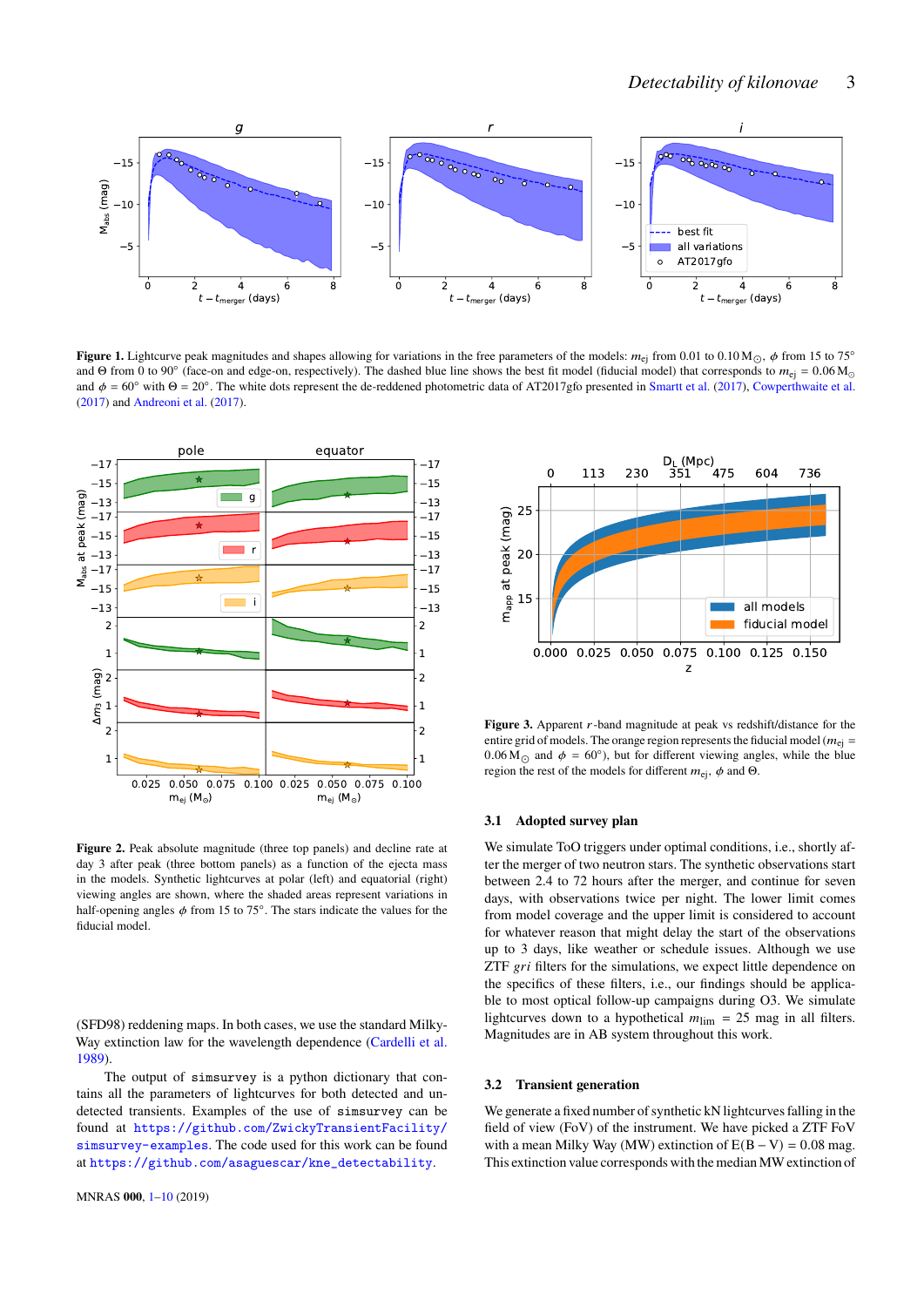the whole sky. Transients are placed at distances sampled randomly in space within the FoV (47 sq. deg.) with a constant volumetric rate up to  $z = 0.15$ . We assume homogeneity to expand the results to the whole sky.

The kN viewing angle is randomized, i.e., has constant probability for cos Θ. Thus, because of the assumed axial symmetry in the models, viewing angles closer to the merger plane are more probable to happen than those closer to the pole.

#### **3.3 Detection criterion**

In dedicated searches of kNe following a GW alert, a basic requirement is non-detection *prior* to the merger time, as well as non-detection after sufficient time has elapsed, beyond which the lightcurves are expected to have faded. To have a non-detection we require a *prior* visit with no signal passing the threshold. However, in this study we simplify the situation in that we do not simulate data before the merger, nor after the lightcurves fade. Furthermore, we separate the synthetic observations by at least one hour, a common strategy to discard potential false positives from asteroids. We require at least two photometric detections with a  $SNR \geq 5$ .

#### <span id="page-3-0"></span>**4 LIGO/VIRGO ALERTS IN O3**

LVC alerts involving neutron stars from LVC in O3, 6 BNS and 8 NS-BH mergers, were followed-up by ground-based optical/NIR telescopes around the globe, following the ability of each telescope to cover the merger location and weather conditions permitting. The searches were performed trying to optimize coverage of the candidate skymap provided by the LVC. Unfortunately, no identification of a kN was made, nor any other EM detection that could be securely associated to the GW signal. After the publication of the second catalog of compact binary coalescences by LIGO and Virgo, (GWTC-2, [Abbott et al.](#page-8-12) [2020a\)](#page-8-12), S190425z/GW190425 is the only confident BNS from O3a and the nature of the O3b triggers remain unknown. We explore the detection probability for kNe at the distances reported in the LVC alerts, with the main aim to scrutinize the observing strategy. Since the modelled grid are tailored to BNS mergers (Section [2\)](#page-1-0), we will focus on the low-latency BNS classifications. The efficiency for detecting NS-BH counterparts has to be treated separately, as their lightcurves are predicted to be brighter and longer-lasting compared to those from BNS mergers [\(Rosswog](#page-8-20) [et al.](#page-8-20) [2017;](#page-8-20) [Barbieri et al.](#page-8-40) [2019;](#page-8-40) [Kawaguchi et al.](#page-8-41) [2020\)](#page-8-41).

We seek to understand which is the limiting magnitude required to detect kNe at the distance range suggested by LVC alerts in the recent run. We thus study the detectability at different luminosity distances, focusing on the results for a merger at 200 Mpc distance, a representative value for the BNS candidates in O3. The only confirmed BNS event during O3a, GW190425, happened at around 159+<sup>69</sup> <sup>−</sup><sup>72</sup> Mpc, consistent with our assumption.

#### **4.1 Detection efficiencies for fiducial kN model**

The efficiency is calculated from the fraction of the synthetic lightcurve population that fulfill the adopted detection criterion. As expected, the kN detection probability improves for short distances and viewing angles closer to the pole, i.e., where the line of sight points to the lanthanide-free region. Fig. [4](#page-4-1) shows the detection efficiency for limiting magnitudes 21, 22 and 23 mag, assuming the fiducial model matching AT2017gfo, where the only free parameters are distance and viewing angle. We also indicate the estimated

mean distance for the confirmed BNS event GW190425 at  $159^{+69}_{-72}$ Mpc [\(Abbott et al.](#page-8-42) [2020b\)](#page-8-42) as well as the AT2017gfo kN at the dis-tance of 40 Mpc [\(Smartt et al.](#page-8-33) [2017\)](#page-8-33) and viewing angle  $\Theta = 18^\circ$ [\(Hotokezaka et al.](#page-8-11) [2019\)](#page-8-11). The shape of the 90% probability contours shows the dependency with the viewing angle for the fiducial model, the probability drops significantly towards equatorial viewing angles in which the photons are heavily absorbed by the lanthanides. Unlike GW170817, BNS mergers at ∼ 200 Mpc have a low probability of detection at a limiting magnitude of  $\leq 21$  mag, which was very typical for the O3 follow-up campaigns. For 22 mag, only favourable viewing angles can be probed, whereas surveys reaching 23 mag would have had a good chance to detect a counterpart. We also find that redder wavelength coverage, like  $i$ -band reaching the same limiting magnitude, significantly increases the volume in which a kN is likely observable.

The starting time of the observations affect the detectability, as the earlier the follow-up starts, the higher the chance to identify the rapidly evolving EM counterpart. We investigated the effect of the lag time on the detection probability, finding an improvement of ∼ 10% in the recovery of kilonovae if the follow-up starts already with 24 hs from the merger referred to as "day 1" and  $\sim$  5% starting within 48 hs, assuming the source is at 200 Mpc. Fig. [4](#page-4-1) shows the comparison for day 1. This means that with low latency observations, kilonovae at a distance of 200 Mpc could be detected by optical surveys with  $m_{\text{lim}} = 22$  mag with high probability for polar viewing angles. Thus the chances of detection are greatly improved compared to the shallower limiting depth adopted by most optical surveys attempting to detected kilonovae O3.

#### <span id="page-3-1"></span>**4.2 Generalized kilonova models**

The probability of kN detection depends on the assumed physical parameters of the model. Fig. [5](#page-5-1) indicates the integrated probabilities estimated at 200 Mpc for observations with  $gr$  and  $gri$ , all at an assumed limiting magnitude of 22 mag. Results for 21 and 23 limiting magnitudes can be found in the appendix [A.](#page-9-0) The probabilities are calculated for two subsets of detections: events with viewing angles pointing to the lanthanide-free component  $\Theta_{LF} = \Theta < 90^{\circ} - \phi$ or to the lanthanide-rich component  $\Theta_{LR} = \Theta > 90^\circ - \phi$ . Table [1](#page-4-2) shows probabilities at 40 Mpc (GW170817), 100 Mpc and 200 Mpc, for the fiducial model and two extremes cases, i.e., models that provide the brightest ( $m_{ej} = 0.1 M_{\odot}$  and  $\phi = 15^{\circ}$ ) and the faintest  $(m_{ej} = 0.01 M_{\odot}$  and  $\phi = 75^{\circ}$ ) kN from the model grid.

The detection probability strongly depends on the physical parameters of the kN and the orientation, i.e., large  $m_{\text{ej}}$ , small  $\phi$ , and  $\Theta_{LF}$  are associated with brighter kNe and thus provide higher probability values.

The observations are constraining on the parameter space of the model that provides high detection probability. We aim to be sensitive to a wide range of parameters with our observations. The inclination of the merger is unknown when the ToO is triggered. Viewing angles close to face-on provide the brighter lightcurves, but they are less likely to happen (see section [3.2\)](#page-2-3). Therefore, it is preferable to plan for less optimal circumstances. Reaching 23 mag depth in  $gri$  is needed to constraint most of the parameter space at 200 Mpc.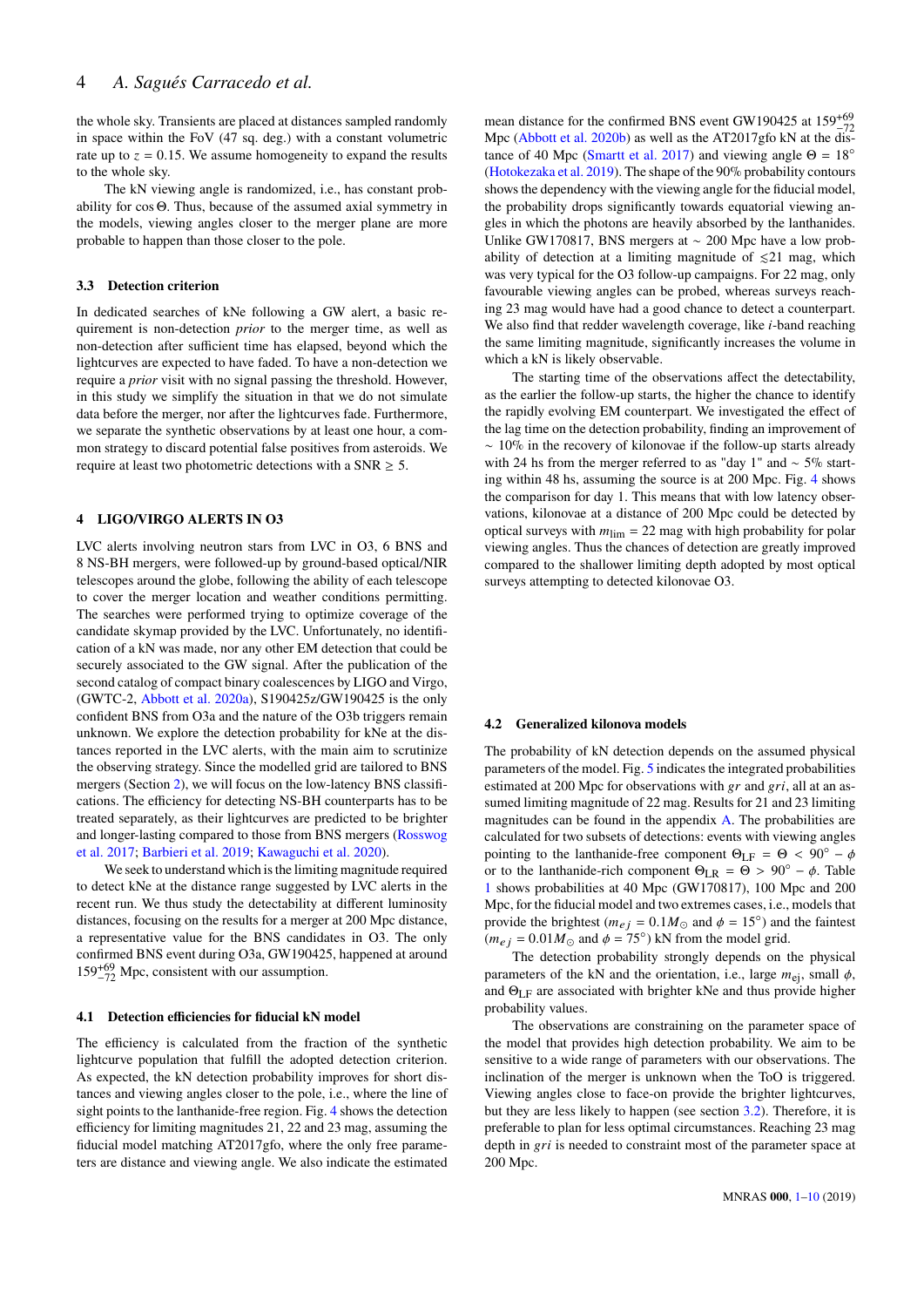

<span id="page-4-1"></span>Figure 4. Detection probability for the fiducial model (the best match to AT2017gfo). The solid curves show the 2D 90% probability region, when observing with (red) or without (blue) *i*-band at constant limiting magnitudes 21, 22, and 23 mag (from left to right panel). For each panel, the top and right sub-panels show the projected probability distribution of detecting kN as a function of distance and viewing angle, respectively. Note that a constant depth and observations twice per night are assumed. The yellow star shows GW170817 kN in the adopted parameter space, at a distance of 40 Mpc and viewed from an angle Θ = 18<sup>°</sup> [\(Hotokezaka et al.](#page-8-11) [2019\)](#page-8-11). Vertical dashed line indicate the mean estimated distance of the only confirmed BNS event during O3a, GW190425, at around 159<sup>+69</sup><sup>-72</sup> Mpc [\(Abbott et al.](#page-8-42) [2020b\)](#page-8-42) for which the viewing angle is unknown. The three top panels show results for observation starting from 2.4 to 72 hours after merger, while the bottom three panels show the results for observations starting within the first day after merger

<span id="page-4-2"></span>Table 1. Detection probability for events with orientation such that the line of sight points to the lanthanide-rich component (LR) and the lanthanide-free component (LF), observing with  $gr$  or  $gri$ , assuming constant depth of 21, 22 and 23 mag at 40, 100 and 200 Mpc. Probabilities are shown for the fiducial, brightest and faintest models from left to right. The chosen distances represent the location of GW170817 (∼ 40 Mpc), a representative luminosity distance of O3 LVC events (∼ 200 Mpc) and an intermediate distance (100 Mpc).

.

|     |     | fiducial  |           |            |            | brightest |           |            |                   | faintest  |           |                   |            |
|-----|-----|-----------|-----------|------------|------------|-----------|-----------|------------|-------------------|-----------|-----------|-------------------|------------|
| Mpc | lim | $LF_{gr}$ | $LR_{er}$ | $LF_{gri}$ | $LR_{gri}$ | $LF_{gr}$ | $LR_{gr}$ | $LF_{gri}$ | LR <sub>eri</sub> | $LF_{gr}$ | $LR_{gr}$ | LF <sub>eri</sub> | $LR_{gri}$ |
| 40  | 21  | 1.00      | 0.73      | 1.00       | 0.95       | 1.00      | 1.00      | 1.00       | 1.00              | 0.74      | 0.29      | 0.83              | 0.57       |
| 40  | 22  | 1.00      | 0.90      | 1.00       | 1.00       | 1.00      | 1.00      | 1.00       | 1.00              | 0.84      | 0.50      | 0.90              | 0.80       |
| 40  | 23  | 1.00      | 0.99      | 1.00       | 1.00       | 1.00      | 1.00      | 1.00       | 1.00              | 0.87      | 0.71      | 0.98              | 0.94       |
| 100 | 21  | 0.79      | 0.27      | 0.96       | 0.59       | 0.98      | 0.90      | 1.00       | 1.00              | 0.17      | 0.00      | 0.30              | 0.11       |
| 100 | 22  | 0.97      | 0.56      | 1.00       | 0.89       | 1.00      | 1.00      | 1.00       | 1.00              | 0.33      | 0.06      | 0.51              | 0.40       |
| 100 | 23  | 1.00      | 0.81      | 1.00       | 1.00       | 1.00      | 1.00      | 1.00       | 1.00              | 0.46      | 0.31      | 0.73              | 0.68       |
| 200 | 21  | 0.12      | 0.00      | 0.36       | 0.04       | 0.61      | 0.37      | 0.91       | 0.75              | 0.00      | 0.00      | 0.00              | 0.00       |
| 200 | 22  | 0.54      | 0.10      | 0.87       | 0.36       | 0.95      | 0.81      | 1.00       | 1.00              | 0.00      | 0.00      | 0.00              | 0.00       |
| 200 | 23  | 0.92      | 0.38      | 1.00       | 0.76       | 1.00      | 0.92      | 1.00       | 1.00              | 0.06      | 0.03      | 0.31              | 0.24       |

## <span id="page-4-0"></span>**5 SYNTHETIC KILONOVA POPULATION DETECTED IN SIMULATIONS**

Next, we explore the model properties for the population of kNe that pass the detection criterion for a given magnitude limit. We group the viewing angles of the detected sample in two sets: one with orientation such that the line of sight points to the lanthanidefree component  $(\Theta_{\text{LF}})$  and the other pointing to the lanthanide-rich component (ΘLR), defined in Section [4.2.](#page-3-1) We also separate the detections for synthetic observations into those that include  $i$ -band and those that do not. To better assess the selected samples under different considerations, we scale the number of detections to a BNS rate of 1000  $Gpc^{-1}vr^{-1}$  [\(Scolnic et al.](#page-8-18) [2018\)](#page-8-18) for 20 000 sq. degrees. LVC recently updated their estimate of the BNS merger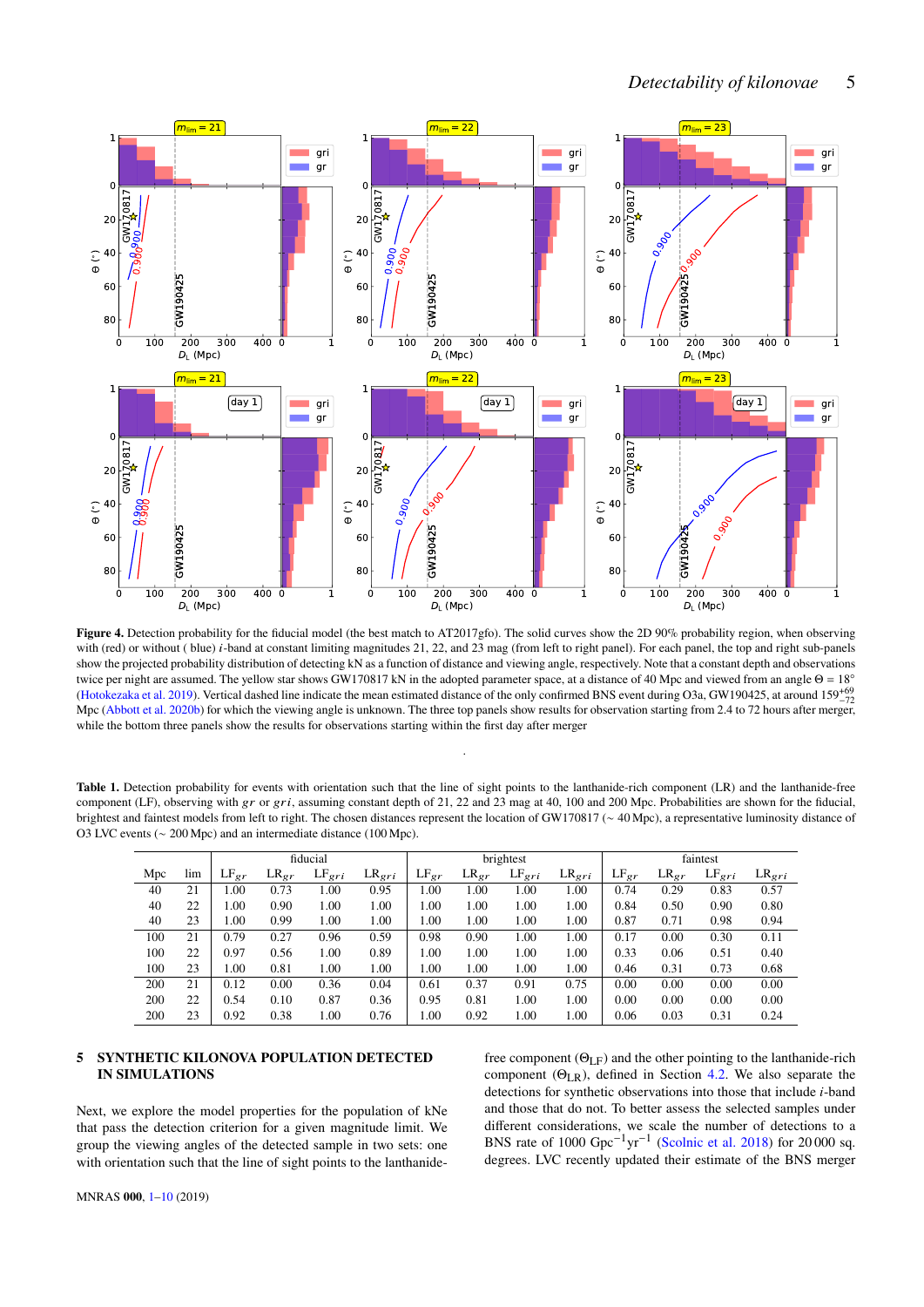

**Figure 5.** Detection probability for events at  $D_L = 200$  Mpc, for observations in  $gr$  and  $gri$  with constant depth of 22 mag and a low Galactic extinction E(B − V) ∼ 0.08. The left panel assumes viewing angle on the lanthanide-free region, while observations towards the lanthanide-rich region are shown in the right panel. The fiducial model (white rectangle) gives probabilities of 0.87 for  $\Theta_{LF}$  with gri, 0.54 for  $\Theta_{LF}$  with gr, 0.36 for  $\Theta_{LR}$  with gri, and 0.1 for  $\Theta_{LR}$ with gr for 22 mag. Only the most favourable viewing angles  $(\Theta_{LF})$  give high detection probability for a AT2017gfo-like kN at 200 Mpc.

rate to  $320^{+490}_{-240}$  Gpc<sup>-1</sup>yr<sup>-1</sup> in [Abbott et al.](#page-8-12) [2020a.](#page-8-12) Nevertheless, we have adopted the somewhat larger rate of 1000  $Gpc^{-1}vr^{-1}$ , which can be easily re-scaled to different rate assumptions and future measurements. The summary of our findings is shown in Table [2.](#page-6-1)

Given the red nature of kNe, including  $i$ -band to the same depth as  $g$  and  $r$  in the survey leads to more than 50% percent improvement on the number of detections. kN lightcurves show a slower decay rate in redder bands (smaller  $\Delta m_3$ , see Fig. [2\)](#page-2-1), they are less affected by the flux suppression of the lanthanide-rich component and are less affected by dust extinction.

The detections increase with the limiting magnitude as more volume becomes available,  $V \propto 10^{0.6 \cdot m_{\text{lim}}}$ . In our simulations, we find that  $g$ -band observations, although useful for background rejection and characterization of the kN properties, do not add to the detection efficiency. All the kNe detected with  $SNR \geq 5$  do also pass the detection criterion in  $r$  and  $i$ -band.

## **5.1 Selection effects**

The distribution of detections in viewing angle and distance is shown in Fig. [6.](#page-6-2) The detected population is affected by Malmquist bias [\(Malmquist](#page-8-43) [1922\)](#page-8-43), i.e., given a magnitude limit, only the brightest objects in the population are detected. For the synthetic population, as volume increases with distance, most kNe are generated at farther distances. Furthermore, equatorial viewing angles are more common (see Section [3.2\)](#page-2-3). Thus, the brightest events correspond to lower distances and polar viewing angles. The combination of the two effects gives a median viewing angle of about  $40^{\circ}$  for the population of selected kNe, assuming the fiducial model.

<span id="page-5-1"></span>When searching for transients in the survey alerts, astronomers look for at least two data points with a sufficient signal to noise and time separation to consider a reliable discovery. The chances to observe a lightcurve that can be identified as a kN increase when the transient is observable for a more extended period. The duration of the observable lightcurve depends on the properties of the kN and vary with distance. We investigate how the observable time window for the kNe lightcurve affects the detection efficiency. For that, we use the post-merger epoch of the last  $5\sigma$  data point from the detected lightcurve. The probability to detect kN decreases when increasing the required duration, which is expected as the optical luminosity monotonically decreases with time. The effects of the luminosity distance of the kN and the required observable time is illustrated in Fig. [7.](#page-7-0) We looked at the detection efficiency per limiting magnitude and observable window at 40, 100 and 200 Mpc. We find the minimum limiting magnitude required to ensure a 90% probability of detection of a kN lasting 3 days is < 20.5 at 40 Mpc, 21.5 at 100 Mpc and 23 at 200 Mpc. We estimate these limits averaging over the viewing angle distribution described in Section [3.2](#page-2-3) and assuming the fiducial model  $m_{\text{ei}} = 0.06 \text{ M}_{\odot}$  and  $\phi = 60^\circ.$ 

## <span id="page-5-0"></span>**6 FEASIBILITY FOR SERENDIPITOUS DETECTIONS**

Next, we explore the feasibility for kN detections in time-domain surveys, irrespective of external GW triggers, for a volumetric BNS rate of  $1000 \text{ Gpc}^{-3} \text{yr}^{-1}$ , consistent with [Scolnic et al.](#page-8-18) [\(2018\)](#page-8-18). We make several simplifying assumptions, including losses due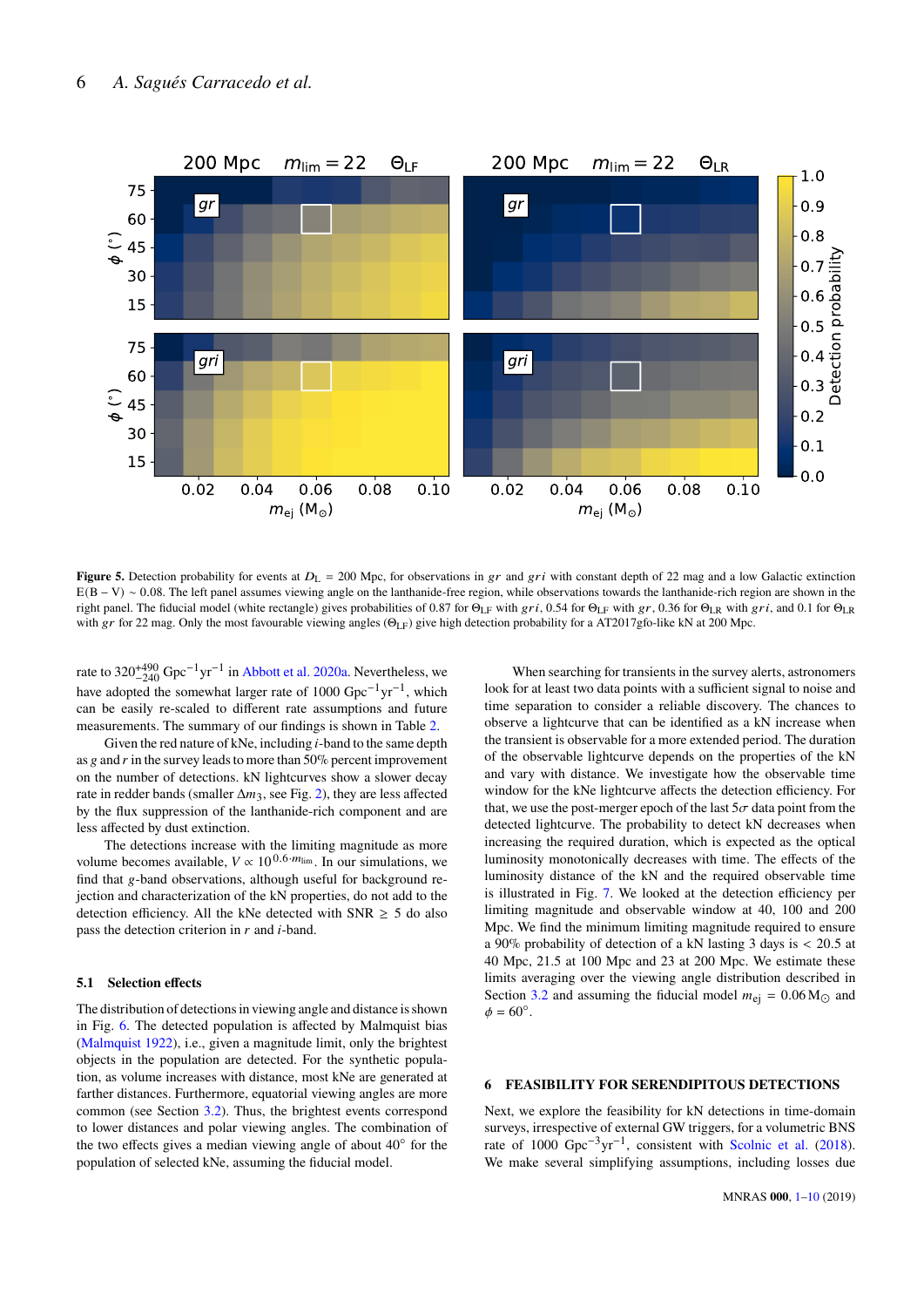<span id="page-6-1"></span>Table 2. Summary of simulation statistics.  $n_{KNe, gr}$  and  $n_{KNe, gr}$  correspond to the number of detections scaled to a given BNS rate of 1000 Gpc<sup>-3</sup>yr<sup>-1</sup> [\(Scolnic et al.](#page-8-18) [2018\)](#page-8-18) for 20 000 sq. degrees.  $f_{LF, gr}$  and  $f_{LF, gr}$  correspond to the fraction of detections with viewing angles towards the lanthanide free component  $(f_{LF})$  observing with gr and gri.  $\bar{\Theta}_{gr}$  and  $\bar{\Theta}_{gri}$  are the mean viewing angle in degrees, and  $\bar{D}_{L,gr}$  and  $\bar{D}_{L,gri}$ , the mean luminosity distance in Mpc of the detected kNe. The parentheses show the parameters for the extreme models from the model grid (see Sec[.2.1\)](#page-1-3), the left value corresponding to the faintest model and the right one to the brightest.

| $m_{\text{lim}}$ | $n_{KNe, gr}$ | $n_{KNe, gri}$ | $\sqrt{\text{LF}, gr}$ | $\hbar$ F,gri    | $\Theta_{gr}$ | $\Theta_{gri}$ | $D_{L, gr}$   | $D_{L,gri}$   |
|------------------|---------------|----------------|------------------------|------------------|---------------|----------------|---------------|---------------|
| 20.5             | 1(0,4)        | 3(0,8)         | 0.42(0.00, 0.83)       | 0.30(0.00, 0.83) | 38 (54,50)    | 44(60,51)      | 78 (39,154)   | 96 (51,188)   |
| 21.0             | 2(0,8)        | 5(0,15)        | 0.40(0.00, 0.83)       | 0.33(0.00, 0.83) | 39 (47,51)    | 43 (55,51)     | 100 (41,196)  | 125 (67,237)  |
| 22.0             | 8(0,26)       | 20(1,55)       | 0.37(0.04, 0.84)       | 0.33(0.02, 0.84) | 40(55,51)     | 42(59,51)      | 156 (75,299)  | 196 (100,370) |
| 23.0             | 28 (3,86)     | 71 (10,141)    | 0.39(0.04, 0.83)       | 0.33(0.04, 0.79) | 39 (54,52)    | 43 (55,55)     | 245 (111,442) | 302 (159,498) |
| 24.0             | 96 (9,461)    | 213 (37,540)   | 0.37(0.06, 0.78)       | 0.28(0.05, 0.75) | 40(53,55)     | 45 (54,57)     | 369 (174,509) | 432 (253,528) |
| 25.0             | 242 (38,452)  | 411 (134,458)  | 0.26(0.07, 0.75)       | 0.18(0.05, 0.74) | 46 (52,57)    | 53 (54,57)     | 457 (288,530) | 501 (400,531) |



**Figure 6.** kN detections considering a population with the physical parameters of the fiducial model  $m_{ej} = 0.06 M_{\odot}$  and  $\phi = 60^{\circ}$ . The main left panel shows the detections, distributed in distance and viewing angle, while the smaller panels on the top and on the side show the normalized 1D distributions in distance and viewing angle, respectively. The yellow star shows GW170817 kN in the adopted parameter space, at a distance of 40 Mpc and viewed from an angle  $\Theta = 18^\circ$  [\(Hotokezaka et al.](#page-8-11) [2019\)](#page-8-11). The two panels on the right show the distribution of post-merger epoch of the synthetic data points that pass the threshold for the adopted detection criterion (SNR  $\geq$  5). Observations with gr (blue) and gri (red) for viewing angles in the lanthanide-rich (bottom) and the lanthanide-free (top) components are shown. The normalized distribution of post-merger epoch does not change significantly for different limiting magnitudes, while the distribution on detection in distance and viewing-angle space will be shifted. We show results for  $m_{\text{lim}} = 22$  mag as a representative example.

to candidate selection inefficiencies, bad weather, or other observing conditions. Every kNe observable within the covered volume with lightcurves of at least two  $5\sigma$  data points with a minimum separation of one hour is detected. Furthermore, a constant magnitude limit is assumed for the entire duration of an all-sky survey, i.e., 20 000 sq.degrees. We assume that the distribution of BNS is homogeneous on the sky and rescale the number of detections using efficiencies calculated in Section [4.](#page-3-0) With the fiducial model, we find that for  $m_{\text{lim}} = 20.5$  mag, 3 kNe are observable per year, around 20 for limiting magnitude of 22 mag and 71 for 25 mag, assuming constant depth with *gri* wavelength coverage (see Table [2\)](#page-6-1). Note that the optimistic assumptions make our results upper limits for the <span id="page-6-2"></span>expected number of kNe detected for surveys with nominal depth from 20.5 to 25 mag observing with  $gri$ .

## <span id="page-6-0"></span>**7 SUMMARY AND CONCLUSION**

The detection of GW-EM counterparts has proven to be very challenging. Kilonovae are both very rare and difficult to discover serendipitously, given their faintness and rapid brightness decline. The fast evolution in bolometric luminosity and color typically leads to lightcurves with few data points, hard to identify photometrically, and even more to get a good quality spectrum. In some cases, the lightcurve would fade below threshold within the first day from the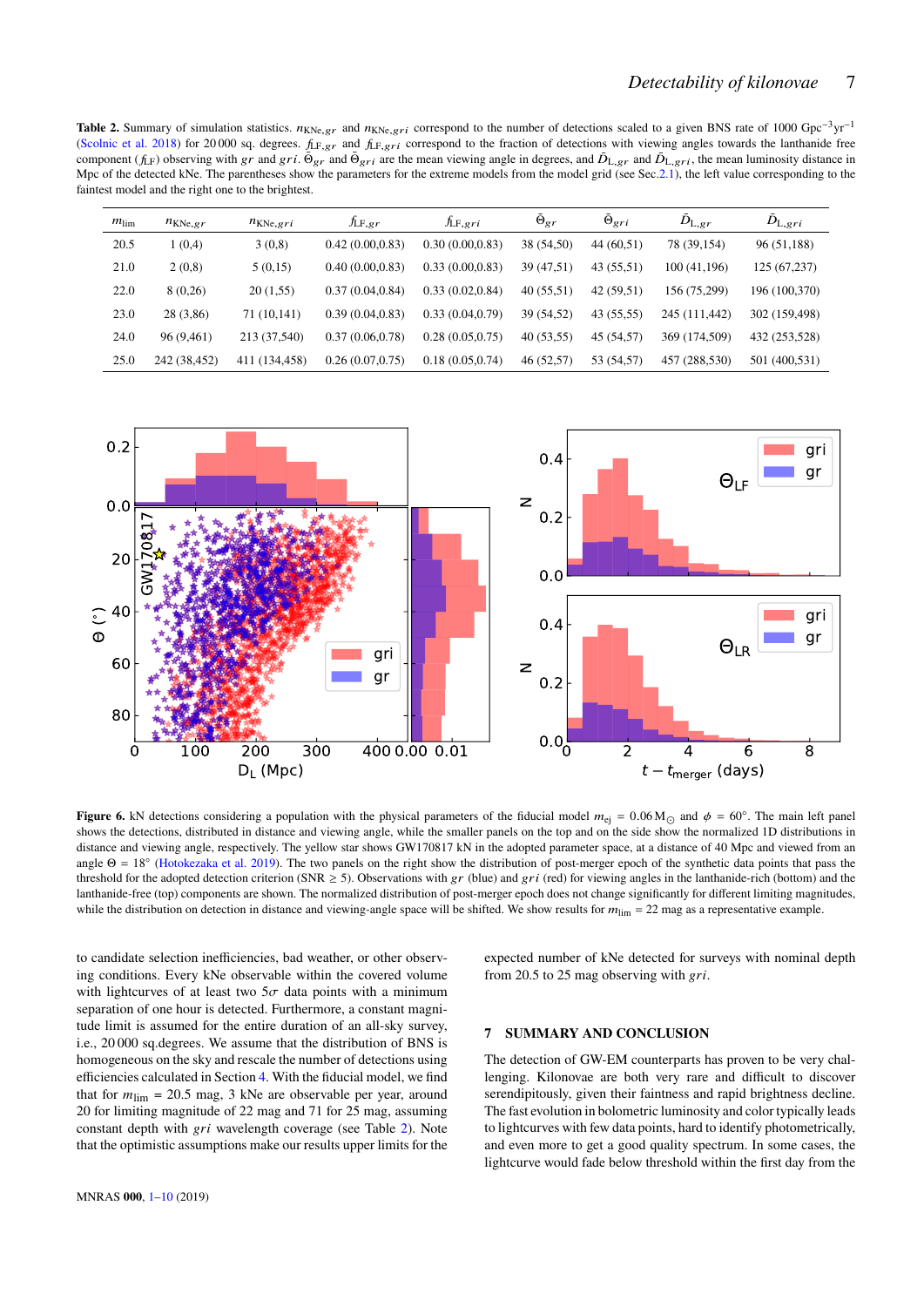

**Figure 7.** Probability map of detecting kilonovae at 40, 100 or 200 Mpc with constant depth from 20.5 to 25 mag (horizontal axis), for a minimum last post merger epoch required (vertical axis). This plot shows results for the fiducial model with observations including  $gri$  and viewing angle uniformly distributed in cos Θ as described in Section [3.2.](#page-2-3)

merger. Fig. [7](#page-7-0) shows the detection efficiency contours in the parameter space of limiting magnitude from 20.5 to 25 mag and required observable time window for the kN lightcurve from 0 to 7 days. For a given nominal depth, the probability of detecting kNe drops when requiring longer lightcurves. E.g., for  $m_{\text{lim}} = 23$  mag, there is more than 90% probability for detecting a kilonova at 200 Mpc over 3 days since the merger. Requiring a duration of 5 days of the observable lightcurve, the efficiency drops down to about 10% pushing to deeper observations of about 25 mag. For viewing angles towards the lanthanide-free component, reaching 22 mag in  $gri$ , and 23 mag for the viewing angles towards the lanthanide-rich component is sufficient to reach 90% probability with a 3 days lightcurve.

In addition to the intrinsic observational challenges posed by the rapid evolution of kN lightcurves, the distances to the BNS low latency candidates triggered during the third run of LIGO and Virgo have been around 200 Mpc, about five times larger than for GW170817. Some of the events were detected with a single interferometer, which translates into poor localization. Large search areas, in combination with long distances, poses great challenges for the detection of EM counterparts. Survey scheduling under such conditions is even harder, considering the lack of knowledge of the underlying kN population. During O3, the effort to cover these large search areas on the sky was remarkable (e.g., [Antier et al.](#page-8-44) [2020a;](#page-8-44) [Gompertz et al.](#page-8-45) [2020;](#page-8-45) [Goldstein et al.](#page-8-46) [2019;](#page-8-46) [Kasliwal et al.](#page-8-47) [2020\)](#page-8-47), but the adopted depth was generally insufficient to identify the possible counterpart at the reported distance, according to the models we have studied. Several collaborations such as DECam-GROWTH<sup>[2](#page-7-1)</sup> [\(Anand et al.](#page-8-48) [2020\)](#page-8-49), ENGRAVE [\(Ackley et al.](#page-8-49) 2020) or GRANDMA [\(Antier et al.](#page-8-50) [2020b](#page-8-50)[,a\)](#page-8-44) had triggered ToO observations with a global multi-telescope network when it was feasible. It has been shown that current capabilities can afford to rapidly cover large areas on the sky, which will lead to more constrainig observations with improved localizations in upcoming runs.

Clearly, GW170817 appears to have been an exceptionally lucky occurrence, both with respect to distance, localisation and orientation, well outside the bulk of the BNS candidates in O3, as well as near the edge of the simulated sample (see Fig. [6\)](#page-6-2). Due to their low rate, e.g., compared with other transients like supernovae, the chance of finding another nearby kN with viewing angle close <span id="page-7-0"></span>to the pole, is very low. The asymmetry of the kN emission and the higher likelihood of viewing angles close to the merger plane mean that most of the kNe will be produced under conditions much less favourable for detection than GW170817.

In agreement with previous studies of follow up campaigns during O3 [\(Coughlin et al.](#page-8-51) [2020,](#page-8-51) [Hosseinzadeh et al.](#page-8-52) [2019\)](#page-8-52), we conclude that deeper observations are required to ensure an efficient search for counterparts. At a distance of 200 Mpc, the required magnitude to observe a kN similar to AT2017gfo at lanthaniderich viewing angles with detections over a period of three days is at least 23 mag. For an AT2017gfo-like event at that distance, pointing towards us with a viewing angle within the lanthanide-free component,  $m_{\text{lim}} = 22$  mag could be sufficient. This values change for different physical parameters of the kN model (see Section [2.1\)](#page-1-3).

The optical lightcurves of kNe become very red in just a few days. The nucleosynthesis of heavy nuclei translates into longerlived emission at longer wavelengths. The blue emission fades rapidly, and it suffers more from absorption at viewing angles close to the merger plane, where the dynamical ejecta leaves most of the lanthanides. Thus, observations in red filters tend to be much more efficient. In this work, we show that adding  $i$ -band observations in an optical survey yields, on average, more than two times more detections than e.g., observing with only  $g$ - and  $r$ -band. The  $g$ -band lightcurves fade very quickly and, in some cases, would not even provide any detection. However, observations in bluer bands may play important roles in candidate vetting and characterization of kN events. Detection of the very fast decay in bluer bands, besides the longer-lasting redder wavelengths, is an excellent feature for the identification.

Ongoing ground-based telescopes can reach 23 mag under good atmospheric conditions and enough integration time on the source. However, due to the expected very fast decline of the luminosity, continued deep observations over multiple days is required, something that is hard to achieve with current instruments due to unpredictable weather patterns and moon phase among other factors. The Vera C. Rubin Observatory with the Legacy Survey of Space and Time (LSST, [LSST Science Collaboration](#page-8-53) [2009\)](#page-8-53) with its 8-meter-class telescope, planned to be online by 2023, will discover transients that are too far or too faint for the current available surveys, possibly including kNe [\(Setzer et al.](#page-8-19) [2019\)](#page-8-19).

We have used models tailored to BNS. However, we expect

<span id="page-7-1"></span><sup>2</sup> <http://growth.caltech.edu/>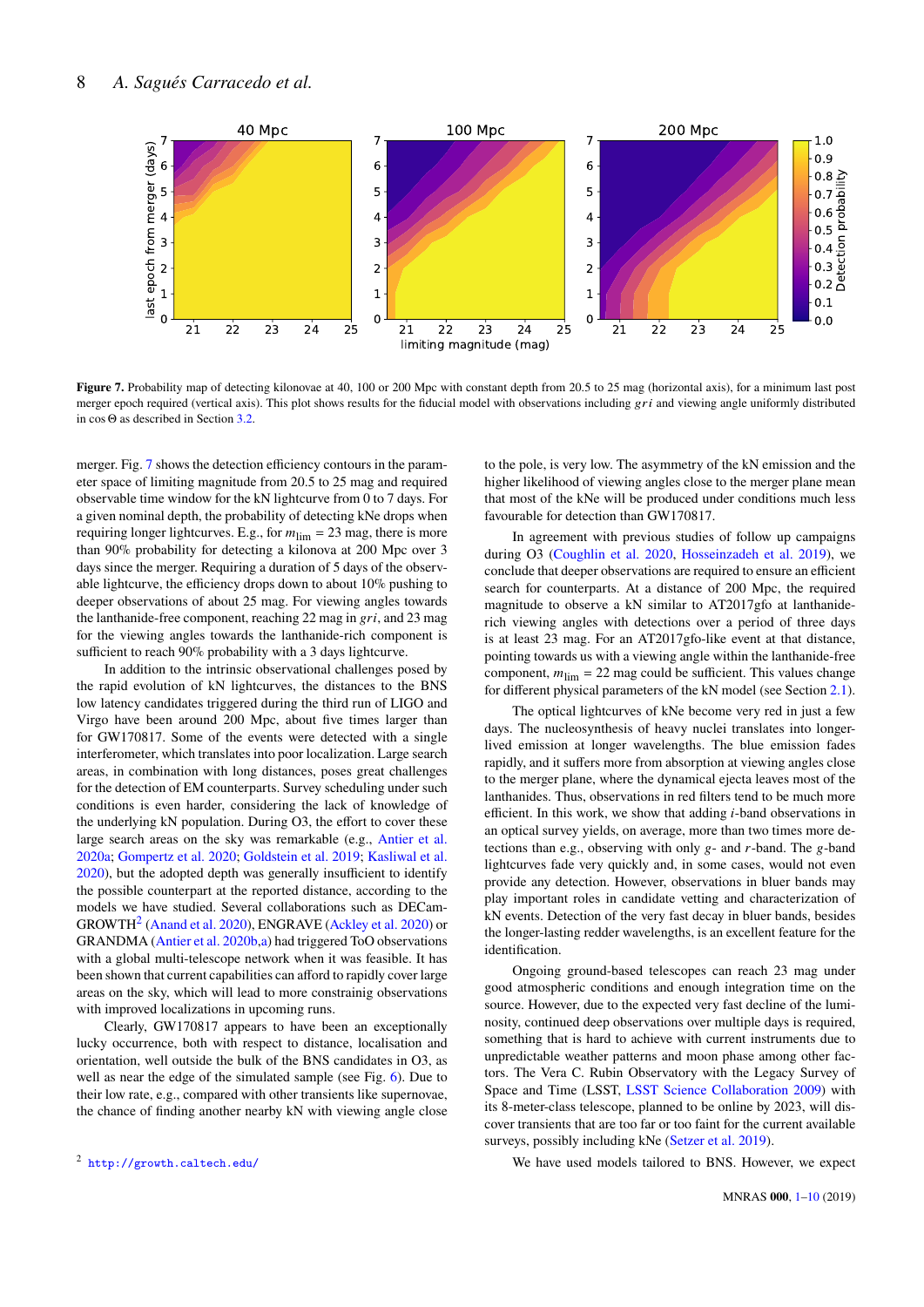that results for NS-BH lightcurves would change quantitatively but not qualitatively. Thus, we expect the suggested approach for optical follow-up should also apply to NS-BH LVC candidates. Our analyses show that the survey depths reached during O3 follow-ups were in general insufficient to guarantee high detection probability when accounting for the viewing angle dependence. Our results are independent on the nature of the LVC triggers and they can be used to scrutinize the observing strategies and to justify the non-detection for the candidates finally confirmed as BNS mergers.

In conclusion, detection and identification of GW electromagnetic counterparts from BNS mergers is very challenging. The survey magnitude depths during follow-up campaigns in O3 have generally been insufficient, considering the asymmetry of the kN emission, the sometimes poor localization and distances, typically 5 times further than GW170817. Despite the lack of kN detections during O3, the multimessenger astronomy community have demonstrated a remarkable ability to respond promptly to LVC alerts, even those with wide search areas. Thus, the future is promising, also as more detectors join the gravitational waves observatory network, leading to better localization. Thus, we expect that with improved search strategies described here, future campaigns will be successful.

#### **ACKNOWLEDGEMENTS**

The authors acknowledge support from the G.R.E.A.T research environment, funded by *Vetenskapsrådet*, the Swedish Research Council, project number 2016-06012. The authors thank the referee for a thoughtful review that has significantly contributed to the readability and quality of the manuscript.

## **DATA AVAILABILITY**

The data underlying this article are derived from the Python package simsurvey found at [https://github.com/](https://github.com/ZwickyTransientFacility/simsurvey) [ZwickyTransientFacility/simsurvey](https://github.com/ZwickyTransientFacility/simsurvey).

possis The possis simulations are available at [https://](https://github.com/mbulla/kilonova models) [github.com/mbulla/kilonovamodels](https://github.com/mbulla/kilonova models).

## **REFERENCES**

- <span id="page-8-49"></span><span id="page-8-48"></span><span id="page-8-44"></span><span id="page-8-42"></span><span id="page-8-37"></span><span id="page-8-26"></span><span id="page-8-21"></span><span id="page-8-12"></span><span id="page-8-2"></span><span id="page-8-1"></span>Abbott B. P., et al., 2017, [ApJ,](http://dx.doi.org/10.3847/2041-8213/aa920c) [848, L13](https://ui.adsabs.harvard.edu/abs/2017ApJ...848L..13A) Abbott R., et al., 2020a, arXiv e-prints, [p. arXiv:2010.14527](https://ui.adsabs.harvard.edu/abs/2020arXiv201014527A) Abbott B. P., et al., 2020b, [ApJ,](http://dx.doi.org/10.3847/2041-8213/ab75f5) [892, L3](https://ui.adsabs.harvard.edu/abs/2020ApJ...892L...3A) Acernese F., et al., 2015, [Class. Quantum Gravity,](http://dx.doi.org/10.1088/0264-9381/32/2/024001) [32, 024001](https://ui.adsabs.harvard.edu/abs/2015CQGra..32b4001A) Ackley K., et al., 2020, [A&A,](http://dx.doi.org/10.1051/0004-6361/202037669) [643, A113](https://ui.adsabs.harvard.edu/abs/2020A&A...643A.113A) Amanullah R., et al., 2015, [MNRAS,](http://dx.doi.org/10.1093/mnras/stv1505) [453, 3300](https://ui.adsabs.harvard.edu/abs/2015MNRAS.453.3300A) Anand S., et al., 2020, arXiv e-prints, [p. arXiv:2003.05516](https://ui.adsabs.harvard.edu/abs/2020arXiv200305516A) Andreoni I., et al., 2017, [Publ. Astron. Soc. Australia,](http://dx.doi.org/10.1017/pasa.2017.65) [34, e069](https://ui.adsabs.harvard.edu/abs/2017PASA...34...69A) Andreoni I., et al., 2019, [PASP,](http://dx.doi.org/10.1088/1538-3873/ab1531) [131, 068004](https://ui.adsabs.harvard.edu/abs/2019PASP..131f8004A) Antier S., et al., 2020a, [MNRAS,](http://dx.doi.org/10.1093/mnras/stz3142) [492, 3904](https://ui.adsabs.harvard.edu/abs/2020MNRAS.492.3904A) Antier S., et al., 2020b, [MNRAS,](http://dx.doi.org/10.1093/mnras/staa1846) [497, 5518](https://ui.adsabs.harvard.edu/abs/2020MNRAS.497.5518A) Arcavi I., et al., 2017, [Nature,](http://dx.doi.org/10.1038/nature24291) [551, 64](https://ui.adsabs.harvard.edu/abs/2017Natur.551...64A) Barbieri C., Salafia O. S., Colpi M., Ghirlanda G., Perego A., Colombo A., 2019, [ApJ,](http://dx.doi.org/10.3847/2041-8213/ab5c1e) 887, L35 Barnes J., Kasen D., Wu M.-R., Martínez-Pinedo G., 2016, [ApJ,](http://dx.doi.org/10.3847/0004-637X/829/2/110) [829, 110](https://ui.adsabs.harvard.edu/abs/2016ApJ...829..110B) Bulla M., 2019, [MNRAS,](http://dx.doi.org/10.1093/mnras/stz2495) [489, 5037](https://ui.adsabs.harvard.edu/abs/2019MNRAS.489.5037B) Bulla M., Sim S. A., Kromer M., 2015, [MNRAS,](http://dx.doi.org/10.1093/mnras/stv657) [450, 967](https://ui.adsabs.harvard.edu/abs/2015MNRAS.450..967B) Cardelli J. A., Clayton G. C., Mathis J. S., 1989, [ApJ,](http://dx.doi.org/10.1086/167900) [345, 245](https://ui.adsabs.harvard.edu/abs/1989ApJ...345..245C) Chornock R., et al., 2017, [ApJ,](http://dx.doi.org/10.3847/2041-8213/aa905c) [848, L19](https://ui.adsabs.harvard.edu/abs/2017ApJ...848L..19C)
- <span id="page-8-51"></span><span id="page-8-50"></span><span id="page-8-40"></span><span id="page-8-39"></span><span id="page-8-27"></span><span id="page-8-25"></span><span id="page-8-24"></span><span id="page-8-23"></span><span id="page-8-8"></span>Coughlin M. W., et al., 2020, [MNRAS,](http://dx.doi.org/10.1093/mnras/stz3457) [492, 863](https://ui.adsabs.harvard.edu/abs/2020MNRAS.492..863C)
- 
- MNRAS **000**, [1–](#page-0-0)[10](#page-10-0) (2019)
- <span id="page-8-5"></span>Coulter D. A., et al., 2017, [Science,](http://dx.doi.org/10.1126/science.aap9811) [358, 1556](https://ui.adsabs.harvard.edu/abs/2017Sci...358.1556C)
- <span id="page-8-28"></span>Cowperthwaite P. S., et al., 2017, [ApJ,](http://dx.doi.org/10.3847/2041-8213/aa8fc7) [848, L17](https://ui.adsabs.harvard.edu/abs/2017ApJ...848L..17C)
- <span id="page-8-22"></span>DES Collaboration 2020, arXiv e-prints, [p. arXiv:2007.00050](https://ui.adsabs.harvard.edu/abs/2020arXiv200700050D)
- <span id="page-8-15"></span>Dark Energy Survey Collaboration 2016, [MNRAS,](http://dx.doi.org/10.1093/mnras/stw641) [460, 1270](https://ui.adsabs.harvard.edu/abs/2016MNRAS.460.1270D)
- <span id="page-8-29"></span>Drout M. R., et al., 2017, [Science,](http://dx.doi.org/10.1126/science.aaq0049) [358, 1570](https://ui.adsabs.harvard.edu/abs/2017Sci...358.1570D)
- <span id="page-8-30"></span>Evans P. A., et al., 2017, [Science,](http://dx.doi.org/10.1126/science.aap9580) [358, 1565](https://ui.adsabs.harvard.edu/abs/2017Sci...358.1565E)
- <span id="page-8-36"></span>Feindt U., Nordin J., Rigault M., Brinnel V., Dhawan S., Goobar A., Kowalski M., 2019, [J. Cosmology Astropart. Phys.,](http://dx.doi.org/10.1088/1475-7516/2019/10/005) [2019, 005](https://ui.adsabs.harvard.edu/abs/2019JCAP...10..005F)
- <span id="page-8-3"></span>Goldstein A., et al., 2017, [ApJ,](http://dx.doi.org/10.3847/2041-8213/aa8f41) [848, L14](https://ui.adsabs.harvard.edu/abs/2017ApJ...848L..14G)
- <span id="page-8-46"></span>Goldstein D. A., et al., 2019, [ApJ,](http://dx.doi.org/10.3847/2041-8213/ab3046) [881, L7](https://ui.adsabs.harvard.edu/abs/2019ApJ...881L...7G)
- <span id="page-8-45"></span>Gompertz B. P., et al., 2020, [MNRAS,](http://dx.doi.org/10.1093/mnras/staa1845) [497, 726](https://ui.adsabs.harvard.edu/abs/2020MNRAS.497..726G)
- <span id="page-8-17"></span>Graham M. J., et al., 2019, [PASP,](http://dx.doi.org/10.1088/1538-3873/ab006c) [131, 078001](https://ui.adsabs.harvard.edu/abs/2019PASP..131g8001G)
- <span id="page-8-52"></span>Hosseinzadeh G., et al., 2019, [ApJ,](http://dx.doi.org/10.3847/2041-8213/ab271c) [880, L4](https://ui.adsabs.harvard.edu/abs/2019ApJ...880L...4H)
- <span id="page-8-11"></span>Hotokezaka K., Nakar E., Gottlieb O., Nissanke S., Masuda K., Hallinan G., Mooley K. P., Deller A. T., 2019, [Nat. Astron.,](http://dx.doi.org/10.1038/s41550-019-0820-1) [3, 940](https://ui.adsabs.harvard.edu/abs/2019NatAs...3..940H)
- <span id="page-8-13"></span>Kaiser N., et al., 2010, in Stepp L. M., Gilmozzi R., Hall H. J., eds, SPIE Vol. 7733, Ground-based and Airborne Telescopes III. p. 77330E, [doi:10.1117/12.859188](http://dx.doi.org/10.1117/12.859188)
- <span id="page-8-31"></span>Kasliwal M. M., et al., 2017, [Science,](http://dx.doi.org/10.1126/science.aap9455) [358, 1559](https://ui.adsabs.harvard.edu/abs/2017Sci...358.1559K)
- <span id="page-8-47"></span>Kasliwal M. M., et al., 2020, [ApJ,](http://dx.doi.org/10.3847/1538-4357/abc335) [905, 145](https://ui.adsabs.harvard.edu/abs/2020ApJ...905..145K)
- <span id="page-8-41"></span>Kawaguchi K., Shibata M., Tanaka M., 2020, [ApJ,](http://dx.doi.org/10.3847/1538-4357/ab61f6) [889, 171](https://ui.adsabs.harvard.edu/abs/2020ApJ...889..171K)
- <span id="page-8-0"></span>LIGO Scientific Collaboration 2015, [Classical and Quantum Gravity,](http://dx.doi.org/10.1088/0264-9381/32/7/074001) [32,](https://ui.adsabs.harvard.edu/abs/2015CQGra..32g4001L) [074001f](https://ui.adsabs.harvard.edu/abs/2015CQGra..32g4001L)
- <span id="page-8-53"></span>LSST Science Collaboration 2009, arXiv e-prints, [p. arXiv:0912.0201](https://ui.adsabs.harvard.edu/abs/2009arXiv0912.0201L)
- <span id="page-8-10"></span>Lipunov V. M., et al., 2017, [ApJ,](http://dx.doi.org/10.3847/2041-8213/aa92c0) [850, L1](https://ui.adsabs.harvard.edu/abs/2017ApJ...850L...1L)
- <span id="page-8-43"></span>Malmquist K. G., 1922, Meddelanden fran Lunds Astronomiska Observatorium Serie I, [100, 1](https://ui.adsabs.harvard.edu/abs/1922MeLuF.100....1M)
- <span id="page-8-32"></span>Pian E., et al., 2017, [Nature,](http://dx.doi.org/10.1038/nature24298) [551, 67](https://ui.adsabs.harvard.edu/abs/2017Natur.551...67P)
- <span id="page-8-20"></span>Rosswog S., Feindt U., Korobkin O., Wu M. R., Sollerman J., Goobar A., Martinez-Pinedo G., 2017, [Class. Quantum Gravity,](http://dx.doi.org/10.1088/1361-6382/aa68a9) [34, 104001](https://ui.adsabs.harvard.edu/abs/2017CQGra..34j4001R)
- <span id="page-8-18"></span><span id="page-8-4"></span>Savchenko V., et al., 2017, [ApJ,](http://dx.doi.org/10.3847/2041-8213/aa8f94) [848, L15](https://ui.adsabs.harvard.edu/abs/2017ApJ...848L..15S) Scolnic D., et al., 2018, [ApJ,](http://dx.doi.org/10.3847/2041-8213/aa9d82) [852, L3](https://ui.adsabs.harvard.edu/abs/2018ApJ...852L...3S)
- <span id="page-8-19"></span>
- Setzer C. N., Biswas R., Peiris H. V., Rosswog S., Korobkin O., Wollaeger R. T., LSST Dark Energy Science Collaboration 2019, [MNRAS,](http://dx.doi.org/10.1093/mnras/stz506) [485,](https://ui.adsabs.harvard.edu/abs/2019MNRAS.485.4260S) [4260](https://ui.adsabs.harvard.edu/abs/2019MNRAS.485.4260S)
- <span id="page-8-14"></span>Shappee B. J., et al., 2014, [ApJ,](http://dx.doi.org/10.1088/0004-637X/788/1/48) [788, 48](https://ui.adsabs.harvard.edu/abs/2014ApJ...788...48S)
- <span id="page-8-33"></span>Smartt S. J., et al., 2017, [Nature,](http://dx.doi.org/10.1038/nature24303) [551, 75](https://ui.adsabs.harvard.edu/abs/2017Natur.551...75S)
- <span id="page-8-6"></span>Soares-Santos M., et al., 2017, [ApJ,](http://dx.doi.org/10.3847/2041-8213/aa9059) [848, L16](https://ui.adsabs.harvard.edu/abs/2017ApJ...848L..16S)
- <span id="page-8-38"></span>Stanishev V., et al., 2018, [A&A,](http://dx.doi.org/10.1051/0004-6361/201732357) [615, A45](https://ui.adsabs.harvard.edu/abs/2018A&A...615A..45S)
- <span id="page-8-9"></span>Tanvir N. R., et al., 2017, [ApJ,](http://dx.doi.org/10.3847/2041-8213/aa90b6) [848, L27](https://ui.adsabs.harvard.edu/abs/2017ApJ...848L..27T)
- <span id="page-8-16"></span>Tonry J. L., et al., 2018, [PASP,](http://dx.doi.org/10.1088/1538-3873/aabadf) [130, 064505](https://ui.adsabs.harvard.edu/abs/2018PASP..130f4505T)
- <span id="page-8-34"></span>Troja E., et al., 2017, [Nature,](http://dx.doi.org/10.1038/nature24290) [551, 71](https://ui.adsabs.harvard.edu/abs/2017Natur.551...71T)
- <span id="page-8-35"></span>Utsumi Y., et al., 2017, [PASJ,](http://dx.doi.org/10.1093/pasj/psx118) [69, 101](https://ui.adsabs.harvard.edu/abs/2017PASJ...69..101U)
- <span id="page-8-7"></span>Valenti S., et al., 2017, [ApJ,](http://dx.doi.org/10.3847/2041-8213/aa8edf) [848, L24](https://ui.adsabs.harvard.edu/abs/2017ApJ...848L..24V)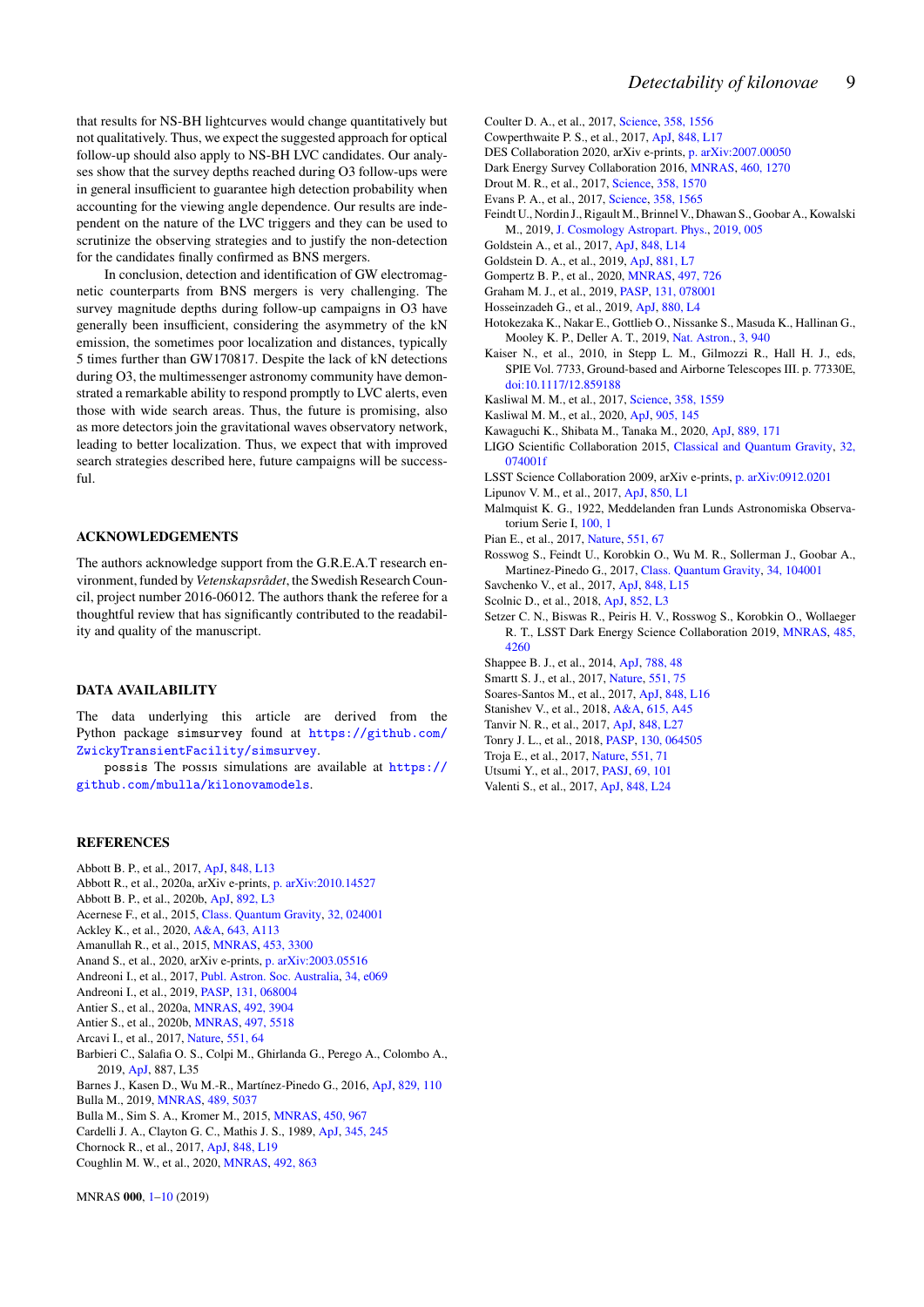## 10 *A. Sagués Carracedo et al.*

## <span id="page-9-0"></span>**APPENDIX A: DETECTION PROBABILITY**

In section [4.2,](#page-3-1) we discuss how likely is a kilonova at 200 Mpc to be detected assuming constant depth in  $gr$  and  $gr$ . We explore the entire parameter space of the models for ejecta masses  $(m_{ei})$  varying between 0.01 to 0.10  $M_{\odot}$ , half-opening angles ( $\phi$ ) from 15 to 75 degrees and orientations towards the lanthanide-free (ΘLF) or the lanthanide-rich  $(\Theta_{LR})$  components. Fig. [5](#page-5-1) presents the results for  $m_{\text{lim}} = 22$ . Fig. [A1](#page-10-0) shows results for  $m_{\text{lim}} = 21$  and  $m_{\text{lim}} = 23$  mag.

This paper has been typeset from a TEX/LATEX file prepared by the author.